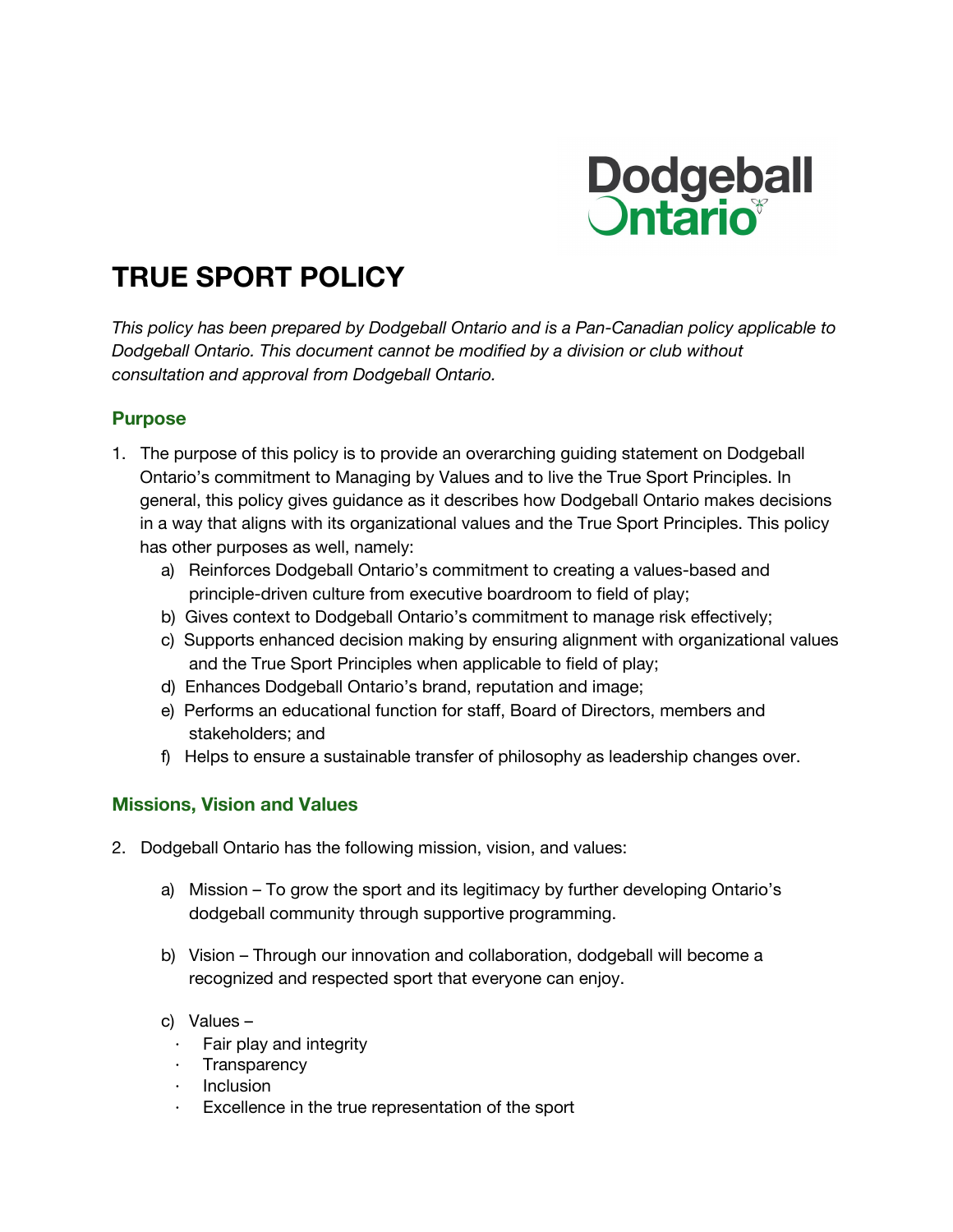- Unity and positive collaboration with all communities
- Excellence in the development of athletes pursuing opportunities to compete on a local, provincial, national, and international level
- 3. Dodgeball Ontario commits to a Management by Values philosophy that aligns decisions with its organizational values. Specifically, the following commitments are made by leaders of the organization:

Dodgeball Ontario:

- i. Defines a list of values that reflect its culture and ethos;
- ii. Communicates organizational values to prospective staff by including them in the interview process, as well as promoting visibly within the organization, sharing on the website, and including on letterhead and other communications materials;
- iii. Educates staff, Board of Directors, members and stakeholders on methods to align organizational values with decisions by ensuring they are included and reflected in the decision-making process, added to agendas, and are included up front when beginning meetings;
- iv. Evaluates the performance of staff, the Board of Directors and the organization according to its organizational values by incorporating them into the performance management process;
- v. Manages risks by ensuring that identified risks and risk treatment strategies are evaluated in accordance with Dodgeball Ontario values;
- vi. Expresses its commitment to sharing its values with stakeholders by including them in public comments, stakeholder engagement sessions, and when speaking on behalf of Dodgeball Ontario; and
- vii. Commits to reviewing their organizational values as part of its strategic plan renewal process.

# **Commitment to the True Sport Principles**

- 4. The True Sport Principles are the expressed commitment by Dodgeball Ontario to ensure a safe, inclusive, welcoming and positive environment for athletes, supported by coaches, parents, officials and administrators. Dodgeball Ontario believes that adhering to these field of play principles will encourage an optimal sport environment for all participants. Furthermore, Dodgeball Ontario will benefit from aligning with other sport organizations who also believe in and are promoting these principles.
- 5. The True Sport Principles are as follows: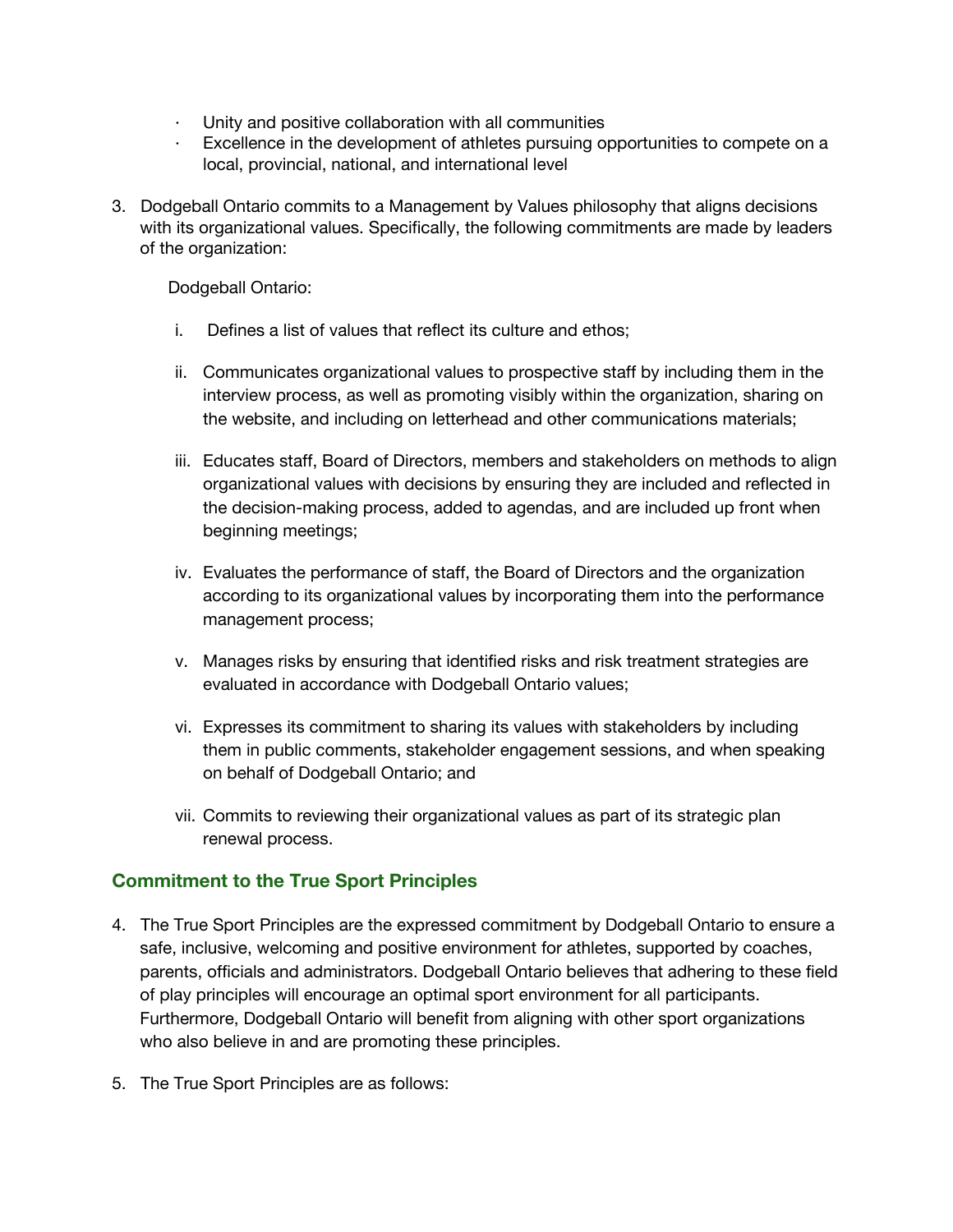- **Go for It –** Rise to the challenge always strive for excellence. Discover how good you can be.
- **Play Fair –** Play honestly obey both the letter and spirit of the rules. Winning is only meaningful when competition is fair.
- **Respect Others –** Show respect for everyone involved in creating your sporting experience, both on and off the field. Win with dignity and lose with grace.
- **Keep it Fun –** Find the joy of sport. Keep a positive attitude both on and off the field.
- **Stay Healthy –** Place physical and mental health above all other considerations avoid unsafe activities. Respect your body and keep in shape.
- **Include Everyone –** Share sport with others. Ensure everyone has a place to play.
- **Give Back –** Find ways to show your appreciation for the community that supports your sport and helps make it possible.
- 6. Dodgeball Ontario demonstrates a meaningful commitment to the True Sport Principles through many actions and activities including, but not limited to, the following:
	- a) Publicly commit to True Sport by adding Dodgeball Ontario name and contact information at [https://truesportpur.ca/join;](https://truesportpur.ca/join)
	- b) Integrate organizational values and the True Sport Principles into other policies and practices to enhance alignment and to minimize risks.
	- c) Add [a](https://truesportpur.ca/true-sport-logo) True [Sport](https://truesportpur.ca/true-sport-logo) logo to the Dodgeball Ontario letterhead;
	- d) Announce Dodgeball Ontario commitment in a joint media release with True Sport to support the integration of the True Sport Principles;
	- e) Incorporate the True Sport brand and messaging in a manner that upholds our commitment to fair, inclusive and ethical sport <https://truesportpur.ca/display-true-sport-0>;
	- f) Educate coaches and athletes on Dodgeball Ontario commitment to the True Sport Principles by incorporating them in coach education materials, workshops, and evaluation.
	- g) Monitor and evaluate how well the True Sport Principles are being lived on the field of play through annual membership survey and by engaging athletes.

# **Planning and Governance**

- 7. Dodgeball Ontario pledges to ensure its governance and operations reflect the commitment to its organizational values and the True Sport Principles in the following ways:
	- a) *Legal requirements:* Dodgeball Ontario will adopt, maintain and monitor comprehensive policies that meet legal requirements and stakeholder expectations.
	- b) *Strategy:* Dodgeball Ontario will have a strategic plan that reflects Dodgeball Ontario mission, vision, values and the True Sport Principles.